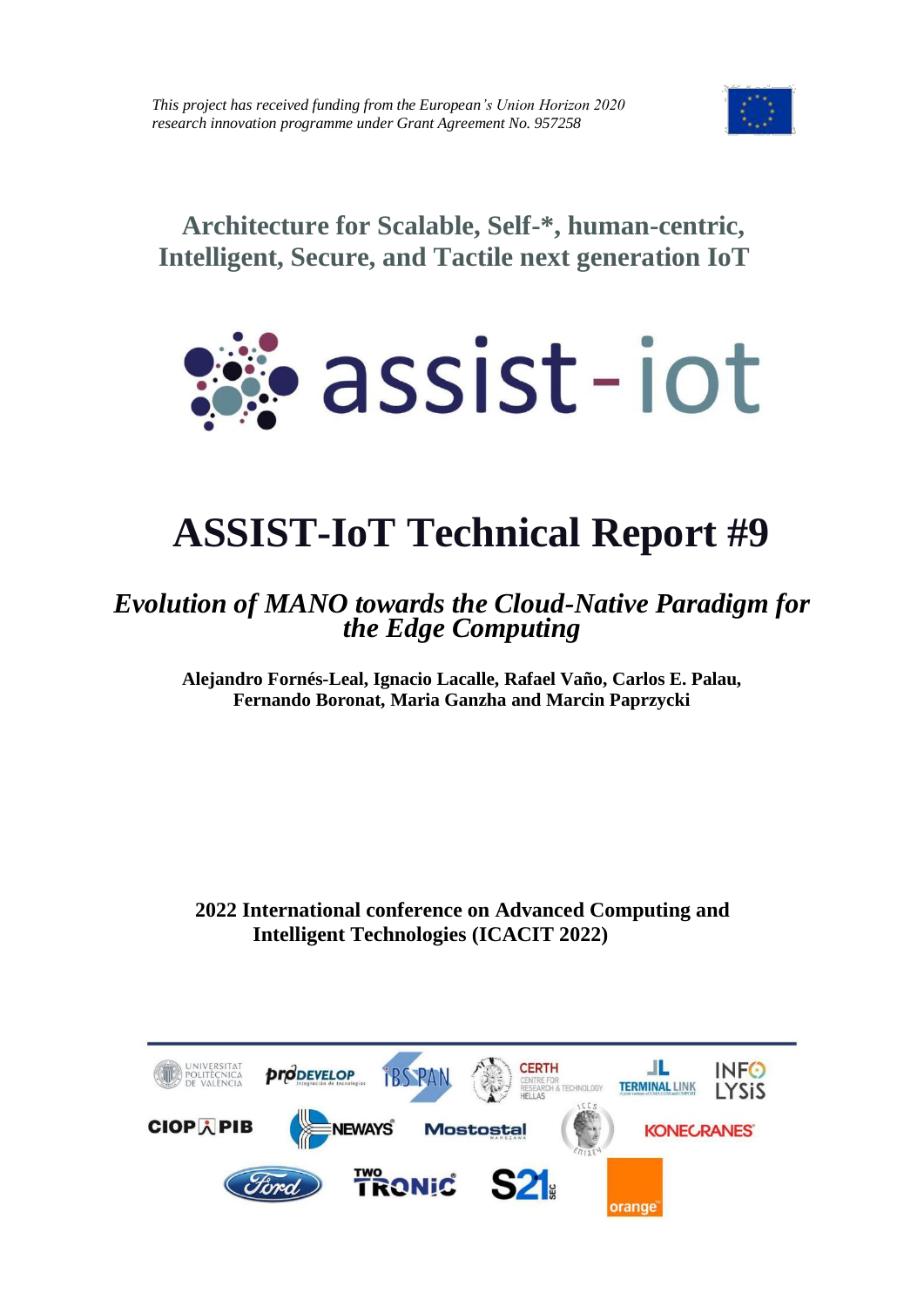### **Evolution of MANO towards the Cloud-Native Paradigm for the Edge Computing**

Alejandro Fornés-Leal<sup>1[0000-0001-5914-6045]</sup>, Ignacio Lacalle<sup>1[0000-0002-6002-4050]</sup>, Rafael  $\rm V$ año<sup>1[0000-0003-2372-6253]</sup>, Carlos E. Palau<sup>1[0000-0002-3795-5404]</sup>, Fernando Boronat<sup>1[0000-0001-</sup> 5525-3441], Maria Ganzha<sup>2[0000-0001-7714-4844]</sup> and Marcin Paprzycki<sup>2[0000-0002-8069-2152]</sup>

<sup>1</sup> Communications Department, Universitat Politècnica de València, Valencia, Spain <sup>2</sup> Systems Research Institute Polish Academy of Sciences, Warszawa, Poland

[alforlea@upv.es,](mailto:alforlea@upv.es) iglaub@upv.es

**Abstract.** The Management and Orchestration framework (MANO) is the main element of the Network Function Virtualization paradigm. It is in charge of managing the lifecycle of virtualized functions, from instantiation to manageability, live configuration and termination. This kind of framework was originally designed to orchestrate network functions over virtual machines. However, the Cloud-Native approach, based on containers and microservices, has emerged and needs to be included as a part of MANO, to leverage all the inherent benefits that it brings. This contribution identifies the key enablers that have to be addressed, from the MANO perspective, to fully exploit the capabilities and to obtain real added value from implementing this novel approach, focusing mainly on resource-constrained environments. Besides, an analysis of current status of open-source frameworks aiming at the Cloud-Native adaptation is presented, showing that while Cloud-Native approaches vís-a-vis network functions are widely accepted (at least, by the research community), there is still room for further research and integration.

**Keywords:** MANO, Cloud-Native, NFV, Edge Computing.

#### **Introduction**

Edge computing and Network Function Virtualization (NFV) have been two of the main technological paradigms of the IT environments that emerged during past years. The former is focused on bringing computation capabilities as close to the source of data (and actuation) as possible, hence optimizing network bandwidth usage, supporting low-latency applications and reducing privacy and security breaches in contrast to traditional cloud computing models [1]. The latter (NFV) aims at virtualizing network functions, facilitating their instantiation on general purpose equipment, thus decoupling the provided services from the hardware that deliver them [2].

The European Telecommunications Standards Institute (ETSI) defined an architectural framework for NFV Management and Orchestration (MANO) [3], with the objective of facilitating the management of the lifecycle of the Virtualized Network Functions (VNFs), from their instantiation to their configuration and termination. This framework has had a great acceptance not only by researchers but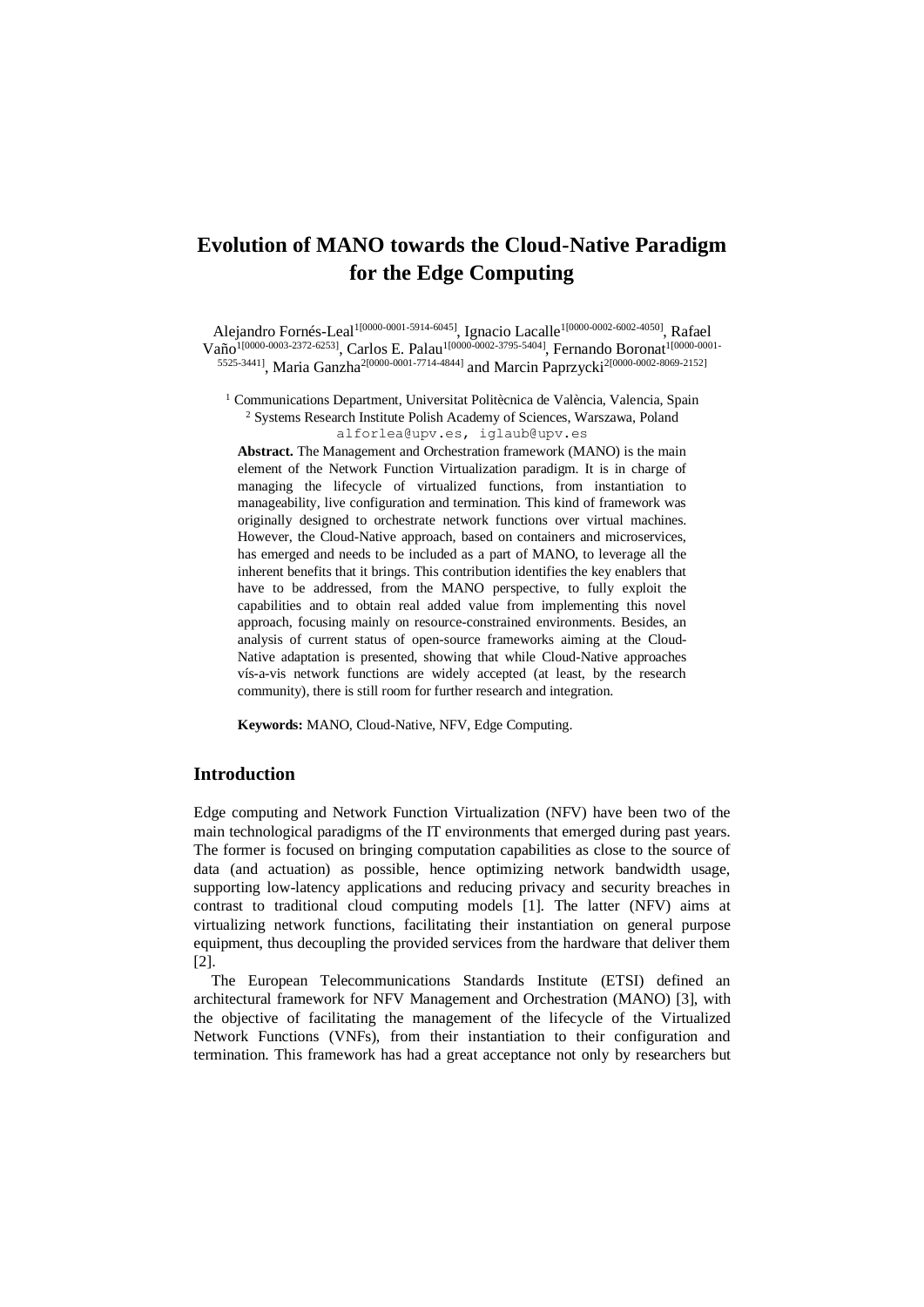also within the business scope, due to great possibilities that it brings for developing new applications and business models.

However, MANO initially relied on Virtual Machines (VMs) for delivering the intended functionalities. Therefore, it was focused mostly on cloud infrastructures, which do not integrate well with the current move towards the Cloud-Native approach. Rather than referring to the place where applications are instantiated, Cloud-Native is about the way in which they are created and deployed [4], aiming at increasing their speed (of development and deployment), offering better scaling, and leveraging only the required hardware resources.

Current research has shown that offering the VNFs with containers rather that with VMs can provide great benefits, while opening the execution environment possibilities. Specifically, it can enable managing and orchestrating network (and non-network) virtualized functions in hardware with less resources. This, in turn, can promote emergence of new (or improved) use cases and business models. However, Cloud-Native solutions have to be integrated within MANO frameworks to be useful.

This contribution focuses on the current status of the integration of NFV and the Cloud-Native approach for edge distributed deployments, analyzing the key enablers and potential future of this technological symbiosis. The remainder of this paper is organized as follows: Section 2 presents a review of MANO, edge computing and the Cloud-Native model; Section 3 focuses on the key enablers and technologies for unlocking the adoption of Cloud-Native Virtualized Network Functions (CNFs); afterwards, in Section 4 an analysis of the current MANO solutions is presented, whereas in Section 5 an analysis of barriers and potential future of this paradigm transformation is considered. Finally, conclusions are drawn in Section 6.

#### **MANO framework and Edge within IoT**

#### **ETSI MANO for NFV**

ETSI was selected to host the Industry Specification Group for Network Function Virtualization (ETSI ISG NFV). Apart from the MANO architectural framework, the initial documents include an overview of the infrastructure, descriptions of the network, hypervisor, computing domains, and additional aspects such as security and trust, resilience, and quality of service. Based on these documents, the MANO architecture is presented i[n Fig. 1.](#page-3-0)

NFV requires access to hardware computing, storage, and network resources, which are provided by the NFV Infrastructure (NFVI) and assigned to the VNFs, depending on the specific demands. VNFs can be managed locally by the Element Management System (EMS).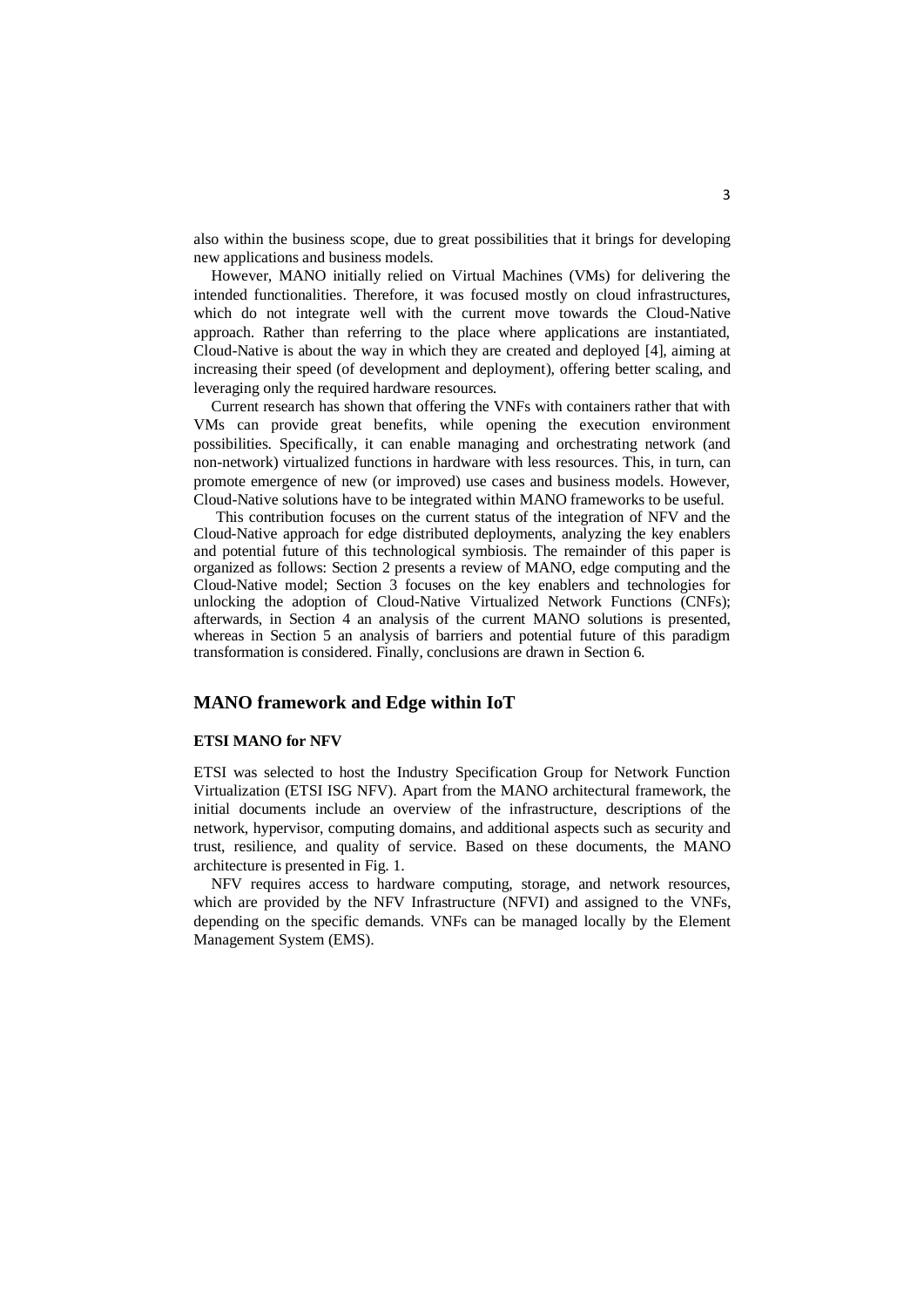

<span id="page-3-0"></span>**Fig. 1.** MANO architecture.

All the hardware/virtual systems and the virtualized functions are managed by the NFV Management and Orchestration (MANO), that is composed of three elements: the NFV Orchestrator (NFVO), the VNF Manager (VNFM), and the Virtualised Infrastructure Manager (VIM).

- The NFVI is managed by the VIM. Here, computation, storage and network-related resources are assigned to the virtual resources needed by specific functions.
- A VNF accesses its respective resources, globally configured, and supervised by the VNFM component. The VNFM also performs the respective coordination and adaptation role for configuration and event reporting between the VIM and the EMS.
- The NFVO is responsible of connecting or combining NFVs as building blocks, managing orchestration of NFVI resources across multiple VIMs and lifecycle management of Network Services (NSs).

#### **Edge computing and NFV**

Since the beginning, edge computing has been divided into three main categories of implementation: Multi-access Edge Computing (MEC), cloudlets, and fog computing [5]. All of them share the vision of edge computing and strongly rely on mechanisms such as virtualization, safety resources management and metering. However, there are clear differences in configuration, characteristics and scope. In summary:

Multi-access (formerly, mobile) edge computing is associated with Radio Access Network (RAN), where the edge capabilities are located at the base stations. This implementation is oriented towards ISP providers and is focused on achieving edge computing benefits for 4/5G use cases.Cloudlets can be understood as "replicas" of the cloud capabilities but closer to the edge of the network, thus reducing latency, round-trip time and backhaul bandwidth consumption. They are conceived as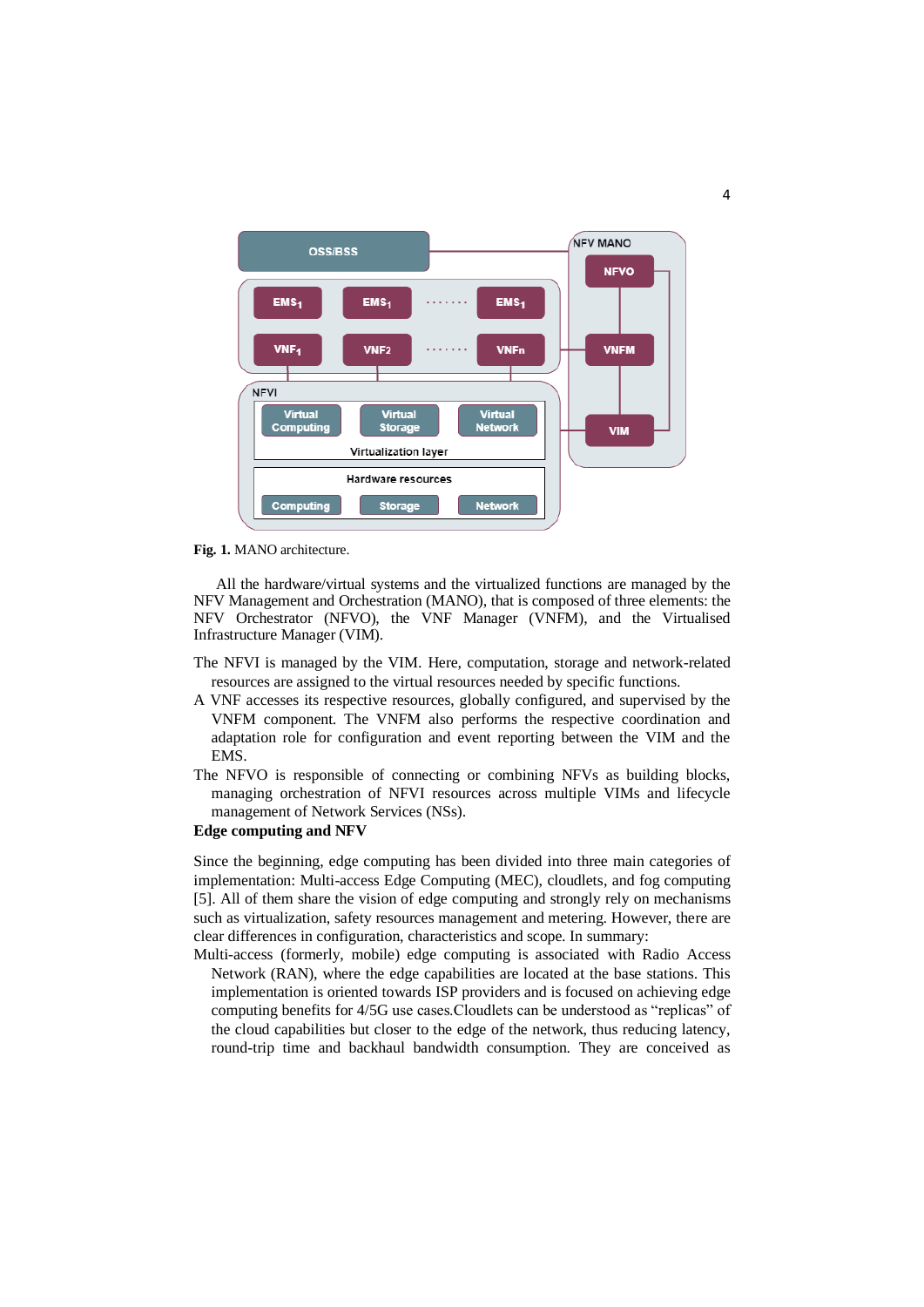"cloud in a box", acting as cloud running over one, or a cluster of, resource-rich server(s).

Fog computing (FC), instead, aims at leveraging the flexibility of IoT, to perform edge computing functions. Using "fog nodes", that can be spanned through the edge-to-cloud continuum creating 1 to N "near-end" layers or tiers, FC orchestrates their functioning to take advantage of wide range of devices in the continuum of the spectrum.

The combination of NFV and edge implementations provides great benefits, especially when considering distributed environments such as Industrial IoT. First of all, NFV allows instantiating and modifying existing services much faster, leveraging general-purpose equipment and avoiding the need of deploying dedicated hardware. Moreover, NFV enables the possibility of deploying and configuring services automatically, which can be further enhanced via intent-based methods [6], or selforganizing techniques [7]. Besides, NFV enables network slicing, so both network bandwidth and latency can be optimized, boosting the inherent latency reduction provided by the edge computing paradigm. Hence, it is clearly visible how NFV came into play with the objective of reducing both the time and cost related to initial deployments and operations, i.e., for reducing CAPEX and OPEX.

#### **Benefits of the Cloud-Native approach for NFV**

As aforementioned, edge deployments can benefit from NFV, when compared to the use of dedicated hardware equipment. Still, as will be argued in what follows, the NFV model can be further improved if extended with the Cloud-Native approach, based on microservices and containers rather than virtual machines and traditional software architectures:

*Reducing (further) development and operational costs*: Cloud Native applications are based on a set of granular, small microservices, which can be developed, deployed and optimized independently, improving software DevOps cycles (avoiding having to package a complete, monolithic solution). At the edge, where hardware resources can be limited, containers reduce the amount of overhead required by the VMs, resulting in an effective reduction of costs.

*Improving the agility of a system*: In contrast to VMs, containers (that host the microservices) are much faster to deploy, substitute and scale. The latter is a key feature in an edge environment since containers are flexible, using only the required resources and leaving space for other applications.

*Novel business paradigm*: The paradigm shifts towards renting additional servers on-demand, rather than acquiring a fixed set of VMs in advance. This model entails reduction of costs to both infrastructure operators and to end users. In addition, less storage is needed, as Cloud-Native paradigm pushes towards stateless microservices.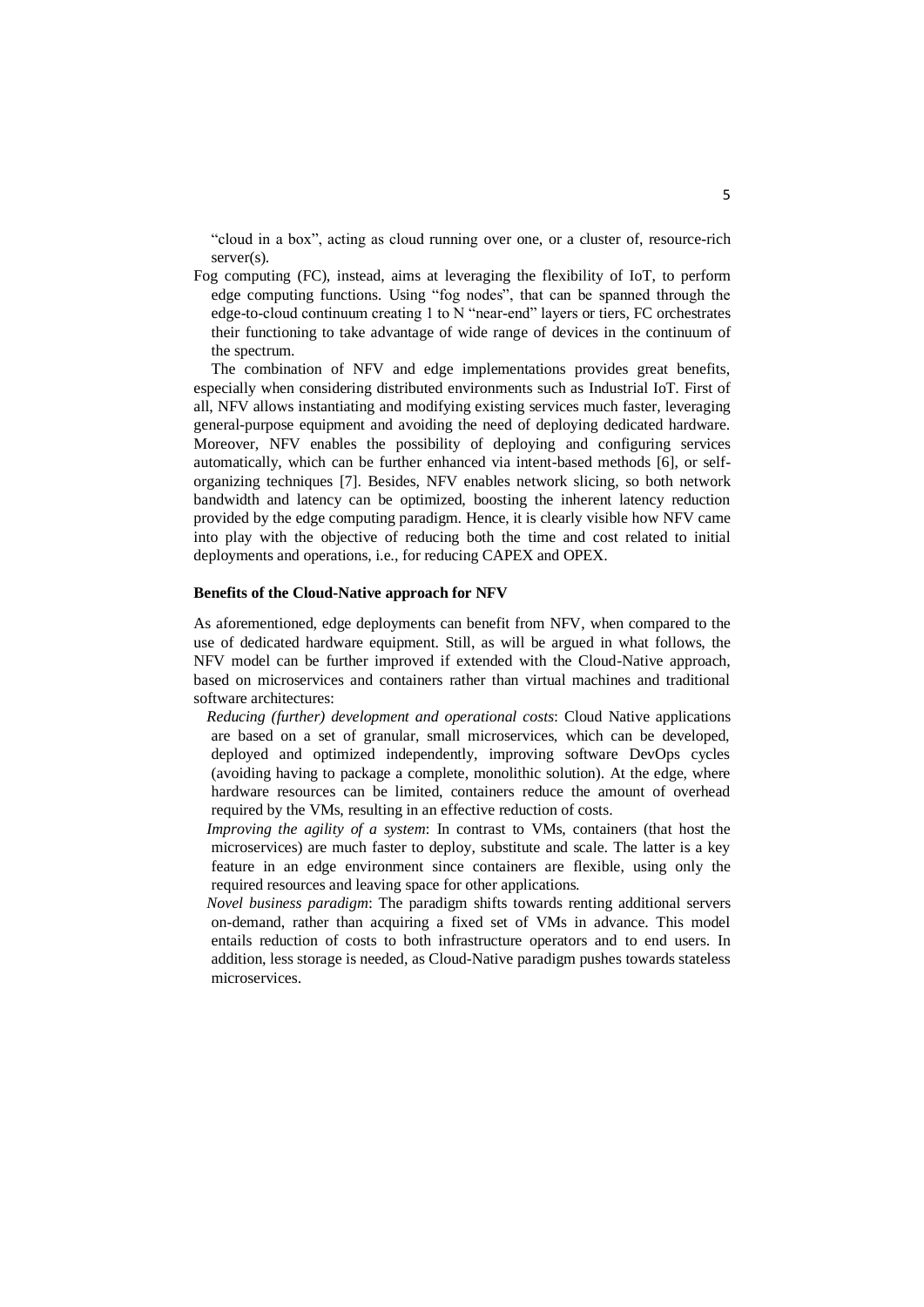#### **Cloud-Native MANO enablers**

Evolving from VNFs to CNFs is not just as trivial as changing the VIM from OpenStack (or a similar infrastructure management technology) to a container orchestrator platform, such as Kubernetes (k8s). This is particularly the case if this evolution is intended to extract all the potential brought by the Cloud-Native approach. The key enablers that MANO and CNFs need to support are presented in this section.

#### **Microservices**

The Cloud-Native approach follows an architecture design paradigm based on microservices. It provides a robust solution as a set of small, loosely-coupled, independent services, which are isolated in small coherent and autonomous units, to solve the problem of complex architectures and code redundancies. Microservices architecture allows scaling, or updating, each service without affecting the rest of the services of the system.

Although Service-Oriented Architecture could be adopted, this paradigm is not as flexible as microservices, especially in those cases where the development team is spread out, the components have clear functionality boundaries, and if components can be potentially reused for other applications: microservices extract the full potential of DevOps cycles

#### **Containerization**

It is a lightweight, agile virtualization alternative to VMs. A container packages all the software needed to run a single application or microservice, including all code, libraries, and required dependencies. They are smaller, faster and more portable than VMs, since they do not require including guest Operative System (OS) in each instance, leveraging the host kernel (OS virtualization), instead of the virtualized hardware infrastructure (as the VMs do). Here, despite the fact that *Docker* is currently the most popular container engine, there are also alternatives, such as *CRI-O*, *Containerd* or *runc*.

Apart from containers, another lightweight virtualization technology that is worth to mention, is *unikernels*. Unikernels are similar to virtual machines, but without many of the inherent services from the OS, leaving just the ones that are actually needed for executing their application [8]. In principle, they are more difficult to design than VMs or containers, but they have at least the same potential of performance as containers plus improved security and isolation features, which can be a valuable aspect in distributed environments (lesser attack surfaces).

#### **Container Orchestration Technologies**

VIMs, like OpenStack, OpenVIM, or other available vendor alternatives, have been designed for managing virtualized hardware resources to deploy VMs, not for managing virtualized OS spaces, therefore they are not valid for orchestrating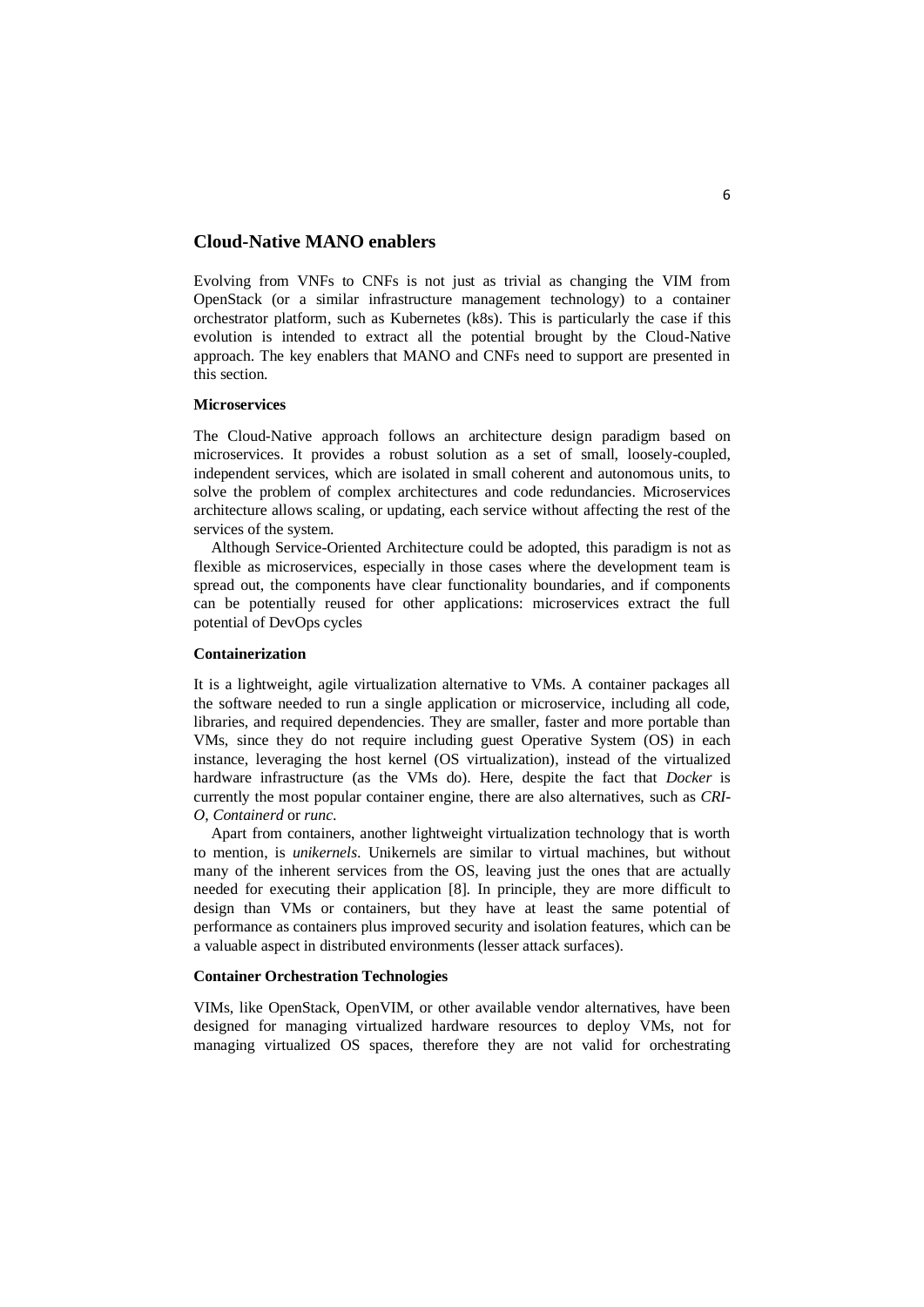containers: specific container orchestration technologies are needed, among which one can find k8s, the *de facto* standard, *Docker Swarm*, or *Apache Mesos*.

Apart from *k8s*, lightweight alternatives based on it such as *k3s* or *MicroK8s* are also very interesting for distributed, resource-constrained environments, like Industrial IoT.

#### **Packaging and management of functions: Helm charts and Juju charts**

Both *Helm* and *Juju* are package and operations managers for k8s. A Helm chart is a collection of files that describes a set of k8s resources, and that can be used for deploying either an application or a component of a larger application. It provides *templating*, which allows users to declare variables and use functions to modify parameters of the applications (in this case, of CNFs).

Despite *Helm* charts being more widespread, *Juju* charts, based on hooks (typically written as shell scripts) are claimed to be a more scalable tool and more effective for complex container lifecycle operations.

#### **Networking**

Typical networking schemas that apply for VMs, are not valid for containers. This is due to the fact that containers are processes that share the kernel of the host system. Therefore, from the outside world perspective, they have a common IP address.

Currently, there are two solutions for addressing this issue: Container Network Model (CNM) and Container Network Interface (CNI). Here, the latter is close to becoming the *de facto* standard, despite the fact the former is being supported by Docker.

A CNI is a plugin that implements a network interface within the container namespace, assigning an IP address to it and setting the required bridges with the host. There are different technologies for supporting networking, like *Flannel*, *Canal* and *Weave*. Networking technologies can address different connectivity aspects, from L2/L3 networking, VXLAN, Overlay and BGP, which can be of great interest for improving the NSs deployed and enable more efficient schemas of multi-cluster networking.

#### **Service mesh and Service Discovery**

Service mesh is a software infrastructure layer for controlling the communication between services. In a similar way to SDN, it decouples the control plane from the data plane. The latter is implemented as proxies on top of microservices, transparent to the business functionality, whereas the former interacts with proxies to provide different functionalities related to connectivity (service discovery, load balancing, dynamic routing control), security (encryption, policy enforcement) and observability (alerting based on traffic alerts).

In contrast to the networking section, service mesh provides application level features. Here, among the most popular tools, one can find *Istio*, *Linkerd* and *Consul*.

Besides, service discovery mechanisms are required when large number of microservices are available. To that end, a dedicated database of services (i.e., service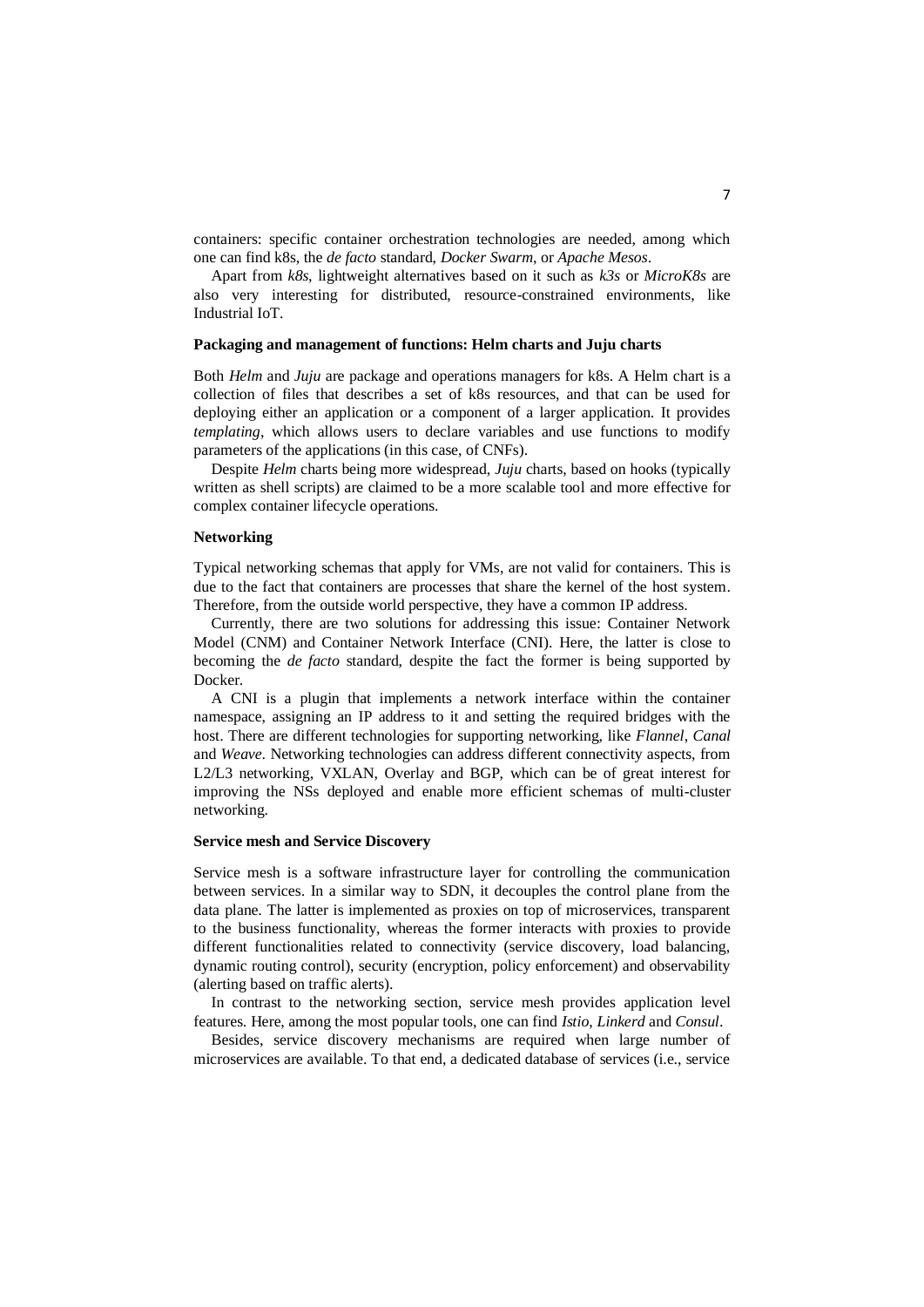registry) should be in place and expose the location of services (IPs addresses, ports) when queried by rightful users/services. *Consul* and *CoreDNS* are examples of service discovery engines.

#### **Communication bus**

Microservices require communication and exchange of information for delivering a standalone service or application. In general, REST APIs are enough to handle it. Still, some network services may require larger information and telemetry data exchange. Here, a dedicated bus (e.g., *Apache Kafka*) may be needed for providing scalable, reliable and resilient communication.

#### **Bare-metal deployment**

Another deployment paradigm that is recently evolving, consists in running container orchestration platforms in bare metal, instead of a virtualized infrastructure. It involves executing Cloud-Native applications in containers running directly on the hardware, which results in a great simplification of network setup. Getting rid of the virtualized infrastructure layer comes with many benefits among which one can find: increase of the available resources, since less overhead for virtualization is needed (can be key for resource-constrained environments); improvement of the operational performance; and reduction of costs related to licenses.

Nevertheless, MANO systems are designed to communicated to NFVI, so integration effort is required in most cases.

#### **Hybrid Network Services Support**

The emergence of CNFs does not involve elimination of VNFs or Physical Network Functions (PNFs, provided by specialized hardware) from the MANO ecosystem; at least not yet.

Great effort has been put into designing and implementing VNFs. However, migrating them to CNFs is not a trivial task, especially for big appliances (for instance, a firewall with all the functionalities it provides). Hence, MANO should have the capability of managing all network function types, either Physical, Virtual (on top of a VIM) and Cloud-Native ones (leveraging a container orchestrator platform). Nevertheless, over time, full migration to Cloud-Native should occur, as "edge world" can't afford to have two computing environments.

#### **Current status of MANO solutions**

In this section, a summary of the current status of different open-source MANO frameworks, for supporting CNFs, is provided. Although in different maturity levels, all of them support CNF creation and management, illustrating the already-achieved pervasiveness of Cloud-Native approaches (at least, as considered from the research sector), despite the fact that further effort is needed, especially as what concerns standardization and integration activities.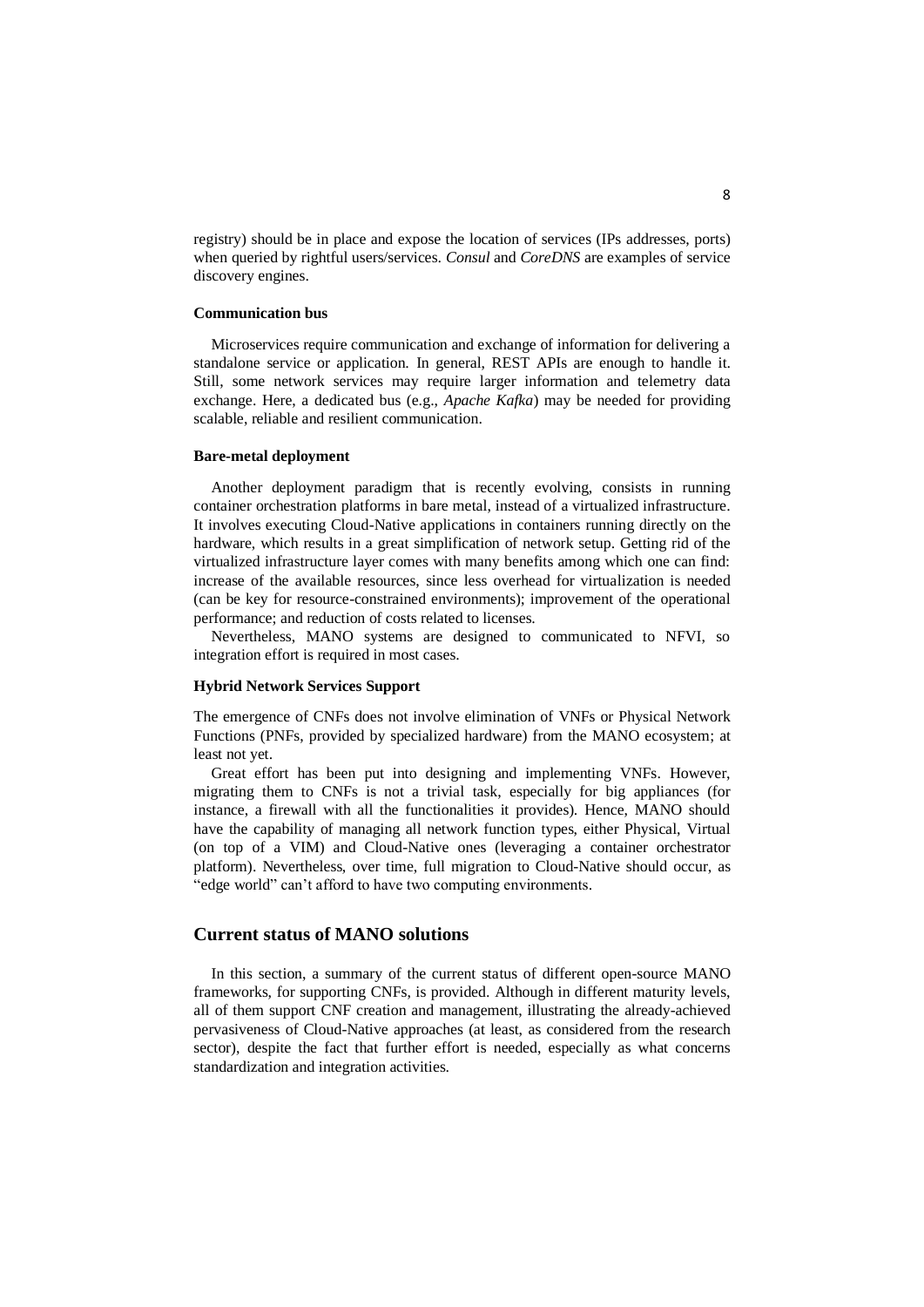#### **Tacker**

Tacker is a generic VNFM and an NFVO from OpenStack, based on ETSI MANO, developed to operate VNFs and compose NSs on an infrastructure platform like OpenStack or Kubernetes. Tacker proposes an architecture, in which Kubernetes acts as a VIM, parallel to OpenStack (see [Fig.](#page-8-0) 2). Tacker is composed by a set of drivers to act over both VIMs: (1) *infra*, responsible of the operations to operate the VIMs; (2) *vim*, in charge of their registration; (3) *mgmt*, which facilitates the configuration of VNFs; (4) *monitor*, responsible for executing actions towards that end; and (5) *policy*, for VNF operations based on policies. Support for k8s has only been provided for the first two plugins.

However, the information regarding different Cloud-Native aspects is quite low, from both official documentation and existing literature. No reference to packaging and management functions, networking or service mesh is provided, so any of these functionalities have to be provided outside of the scope of MANO.



<span id="page-8-0"></span>**Fig. 2.** Tacker architecture.

#### **OSM**

OSM is the MANO framework developed under the ETSI umbrella. To manage CNFs. OSM is able to register  $k8s$  clusters as long as they are connected to an OpenStack-like VIM, as depicted in [Fig. 3,](#page-9-0) allowing hybrid deployments (they can be connected to a "dummy" VIM, in which case those hybrid deployments are not possible).

OSM provides support for both *Helm* and *Juju*, which allow not only deploying but also configuring CNFs via primitives using charts or charms. Some features related to *k8s* networking, and service mesh, are not implemented yet, as a part of the framework (these features can be managed externally). This is hindering the orchestration for managing different clusters in multi-domain environments. This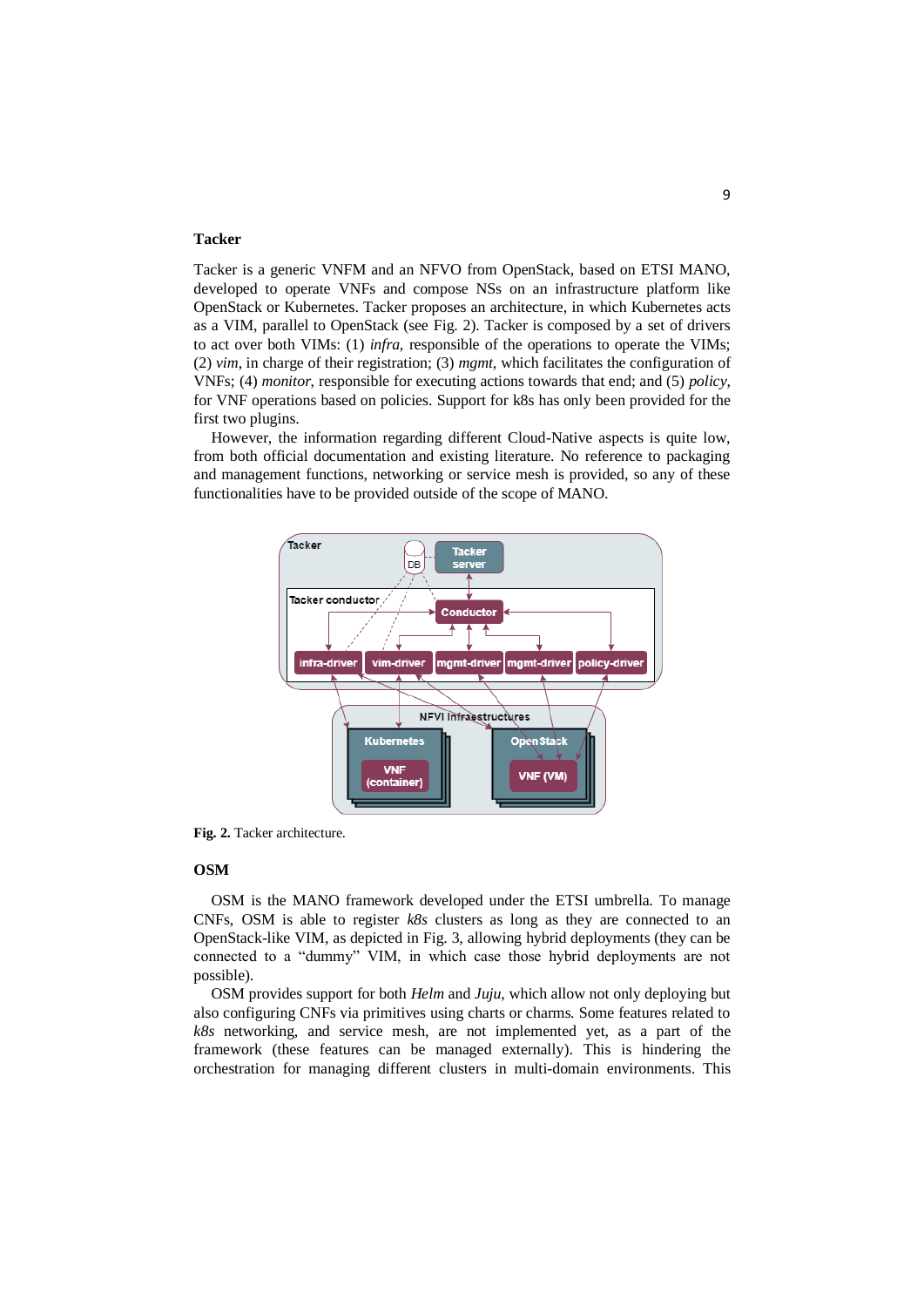

problem can be addressed by connecting each of them to VIMs to manage intercluster networking.

<span id="page-9-0"></span>**Fig. 3.** Interaction between VIMs and Kubernetes in OSM.

#### **Anuket**

Anuket is based on the merge between OPNFV and the CNTT, and developed under the umbrella of the Linux Foundation. It is one of the actions that push towards fully exploiting all Cloud-Native capabilities. It defines a Reference Architecture (RA, see [Fig. 4\)](#page-10-0) and a set of requirements to be fulfilled during its development and implementation. Up to this moment, it supports only the first of the two defined RAs, with basic features regarding CNF instantiation (e.g., Helm chart packaging is not yet supported).

The project is currently working on fully integrating Cloud-Native approach, from the networking perspective to *k8s* add-ons management (service mesh, monitoring, logging, tracing, etc.). It shows great potential and is worthy further monitoring.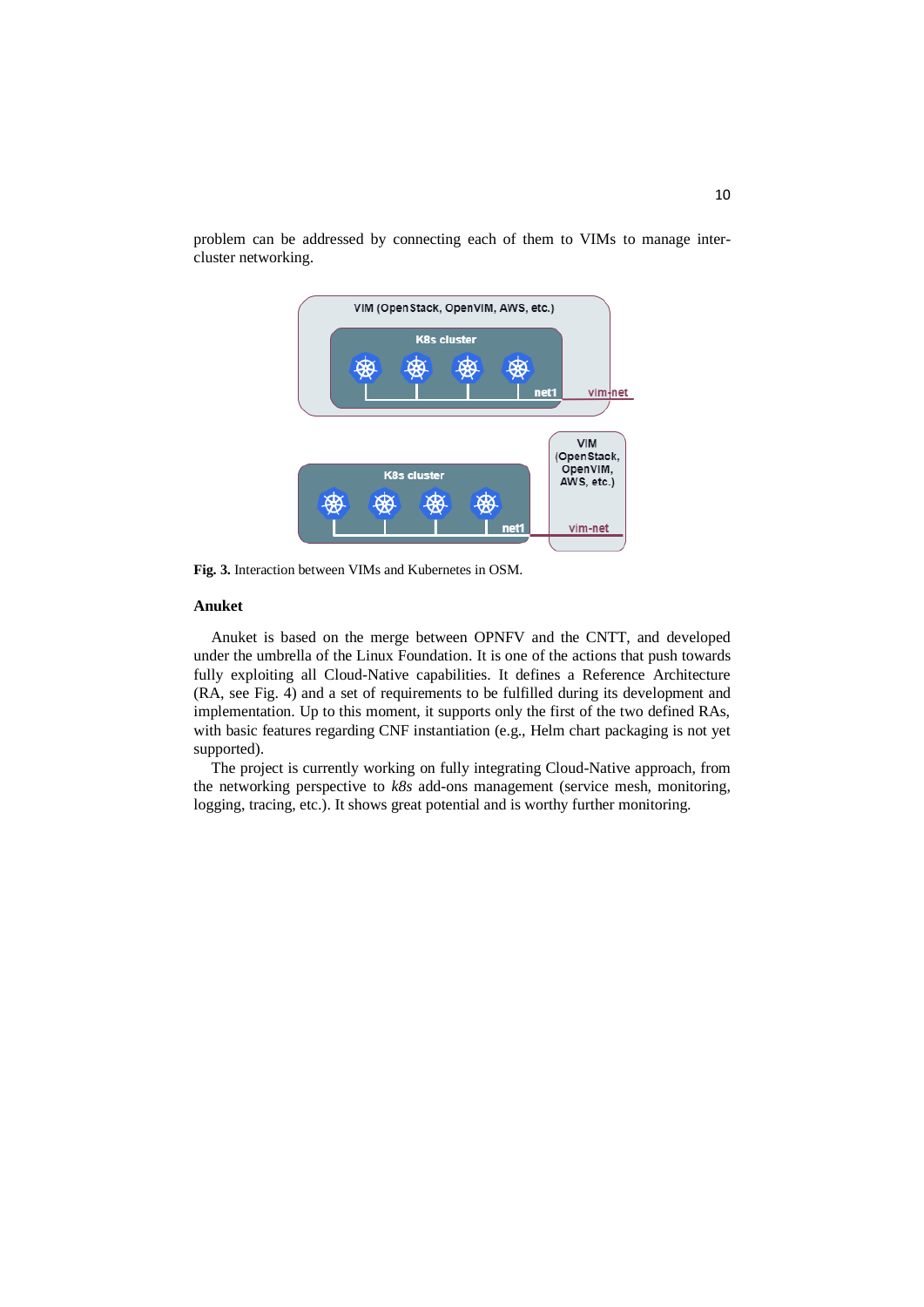

<span id="page-10-0"></span>**Fig. 4.** Anuket architecture.

#### **ONAP**

ONAP is one of the largest automation frameworks, composed of different subsystems, covering much more aspects than the rest to create an end-to-end platform. ETSI MANO architecture blocks can be mapped to ONAP ones, although alignment work is still being done to make it fully compliant.

ONAP allows packaging, deploying and configuring CNFs with Helm charts. Current version contains dedicated APIs for creating and modifying k8s resource templates, check services' health status and communicating with telemetry tools, while also supporting hybrid and multi-cluster environments. Its future role regarding CNF networking, inventory and service mesh enablers still needs to be evaluated.

#### **Other MANO frameworks**

Let us now briefly summarize two other MANO frameworks. SONATA was one of the first MANO frameworks providing support to CNFs on top of k8s. It includes CNF lifecycle support and descriptor validation, allows defining and collecting custom metrics from both CNFs and k8s infrastructure, and implementing hybrid network schemas. Unlike OSM, SONATA has a plugin to connect directly to k8s VIM (as well as ONAP and Tacker's vim driver).

Besides, Cloudify is an open-source solution that goes beyond MANO purposes, similarly to ONAP. It has evolved differently to other alternatives to integrate multiple cloud environments (many platforms supported e.g., k8s, Azure, AWS, etc.), and Cloud-Native features into the network orchestration model, aligned but not fully embracing MANO specifications. Among its features, Cloudify includes instantiation and configuration of CNFs, intent placement based on policies, networking among clusters and hybrid NSs support, being one of the most advanced open-source solution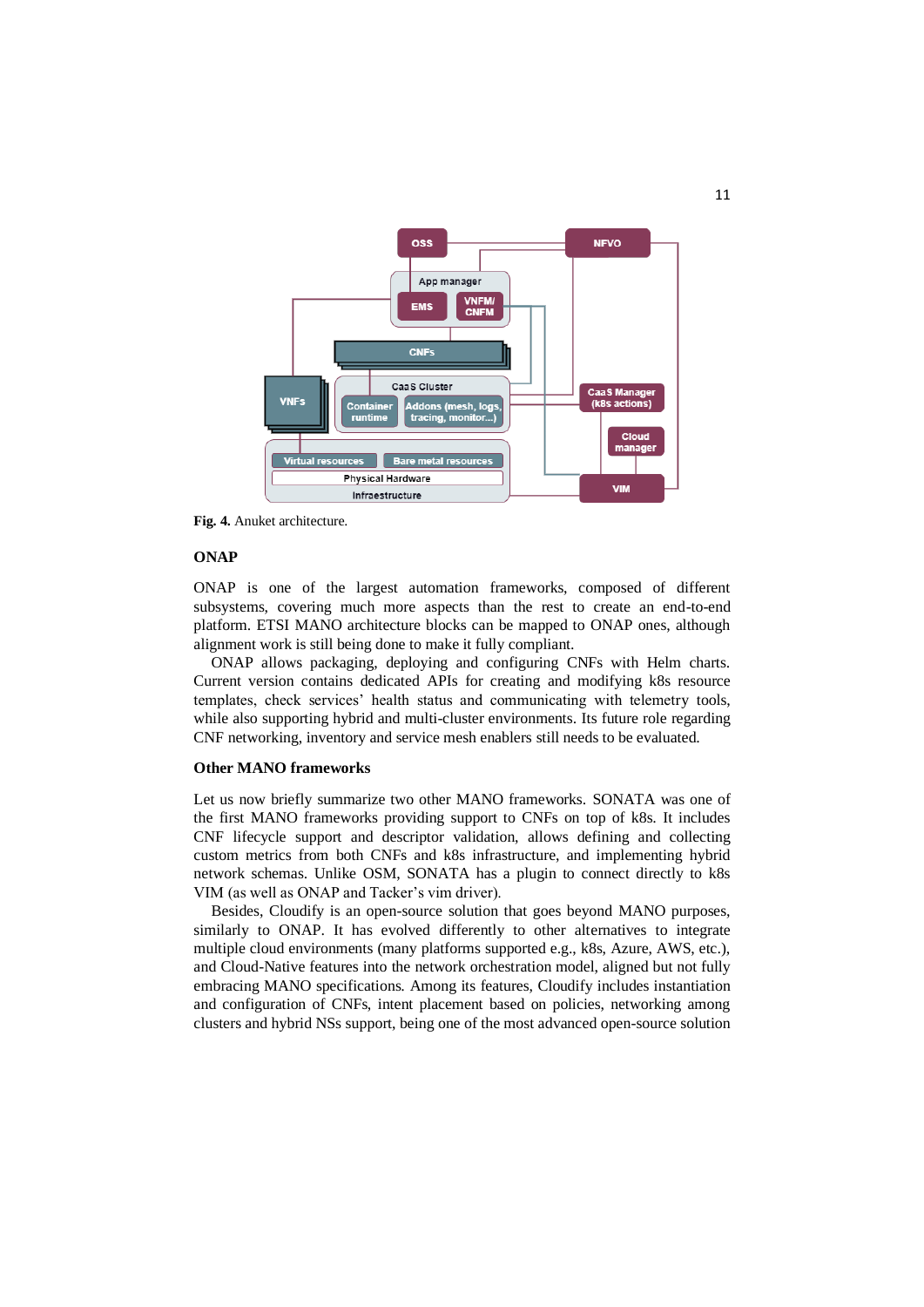#### **EMCO**

The Edge Multi-Cluster Orchestrator (EMCO), previously known as ONAP4K8S, is a different framework compared to the previous ones, as it is not following the MANO specifications (see [Fig. 5\)](#page-11-0). It is designed for deploying and orchestrating only Cloud-Native applications over a set of *k8s* clusters, from cloud to edge (hence multi-cloud but not supporting hybrid network schemas). This framework has been leveraged by two vendor open-source projects, Intel *Openness* and Aarna Networks *AMCOP.*



<span id="page-11-0"></span>**Fig. 5.** EMCO architecture.

Being focused purely on Cloud-Native approach, the functionalities provided for CNFs are much more advanced in comparison to other frameworks (e.g., mesh network supported with Istio, better analytics gathering and service discovery features), while being more adapted to the edge environments. They allow hybrid deployments (VNF and PNF support), although without following MANO specifications, which in the long term may cause some interoperability issues.

Summarizing what has been described thus far, in Table 1, main features of noted frameworks have been presented.

| Feature               |              | <b>MANO</b> frameworks |                |               |                             |            |     |            |  |  |  |
|-----------------------|--------------|------------------------|----------------|---------------|-----------------------------|------------|-----|------------|--|--|--|
|                       | Tacker       | <b>OSM</b>             |                |               | Anuket ONAP SONATA Cloudify |            |     | EMCO AMCOP |  |  |  |
| MANO compliance       | Yes          | Yes                    | Yes            | Partially Yes |                             | Partially  | No  | No         |  |  |  |
| CNF onboarding        | Yes          | <b>Yes</b>             | Yes            | Yes           | Yes                         | Yes        | Yes | Yes        |  |  |  |
| CNF validation        | Proposed Yes |                        | Yes            | Yes           | Yes                         | Yes        | No  | Yes        |  |  |  |
| CNF Helm/Juju support | No           | Yes                    | N <sub>0</sub> | Yes           | No                          | <b>Yes</b> | Yes | Yes        |  |  |  |
| CNF monitoring        | No           | No                     | Proposed Yes   |               | Yes                         | Yes        | Yes | Yes        |  |  |  |

**Table 1.** Comparative table between MANO frameworks.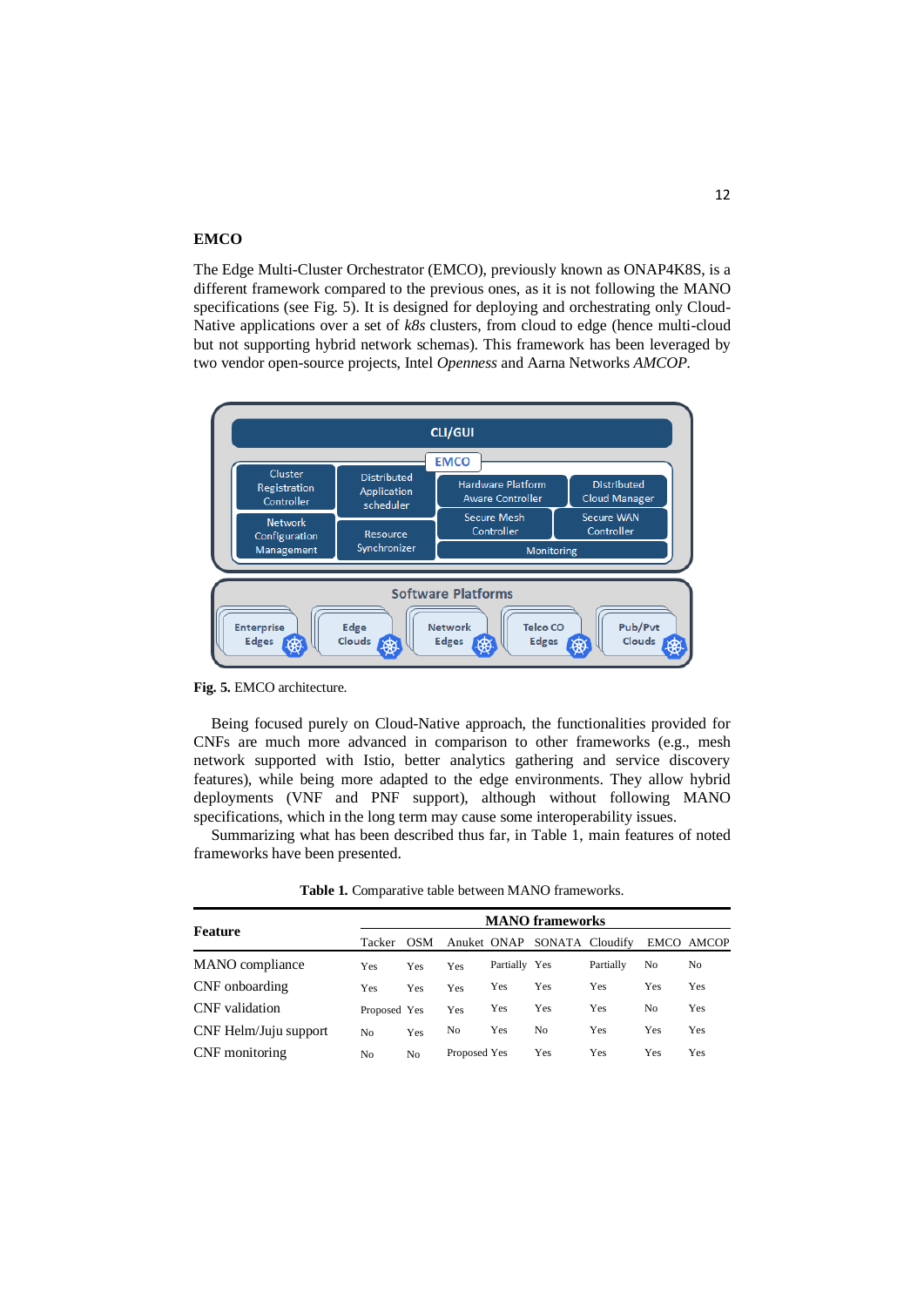| CNI-based networking          | No  | No  | Proposed No |     | No  | Yes | Yes | Yes |
|-------------------------------|-----|-----|-------------|-----|-----|-----|-----|-----|
| Service mesh                  | No  | No  | Proposed No |     | No. | No  | Yes | Yes |
| Hybrid deployment support Yes |     | Yes | Yes         | Yes | Yes | Yes | No  | Yes |
| Multi-cluster k8s support     | Yes | Yes | Yes         | Yes | Yes | Yes | Yes | Yes |

#### **Discussion and expected outcomes**

This section aims at outlining the set of existing barriers, as well as the expected evolution of MANO frameworks, towards achieving full Cloud-Native support. Here, note that the state of evolution among the different frameworks depends on different aspects. First of all, those solutions that have been present for some years need more adaptation effort to optimally accommodate CNFs. This becomes more challenging if they strictly follow the MANO specifications, since specifications towards the embracement of Cloud-Native additional features are not yet finalized (including the role of some of the enablers identified in Section 3).

On the contrary, novel solutions such as EMCO (and other non-open-source solutions) have greater potential as they are very agile embracing novel Cloud-Native solutions. Still, specifications are needed so the NFV ecosystem keeps the high interoperability level that was brought by ETSI MANO.

Among the current initiatives (and besides ETSI MANO), Anuket is the one promoting harder a standard RA that includes both VNFs and CNFs, deployed either over k8s and OpenStack-like VIMs.

To the authors' expectations, hybrid deployments will be the norm during current decade, since there has been a great effort put into developing VNFs and deploying complete virtualized infrastructures, which will not be immediately substituted by the Cloud-Native paradigm (besides, some VNFs are very challenging to be containerized into CNFs). Further explanation of the expected evolution has been presented in [4], and is summarized in [Fig. 6.](#page-13-0)

In the future, a model purely based on kubernetes, for both VNFs and CNFs, leveraging technologies like *KubeVirt* or *Virtlet* to deploy those network functions that couldn't be deployed as containers is foreseen.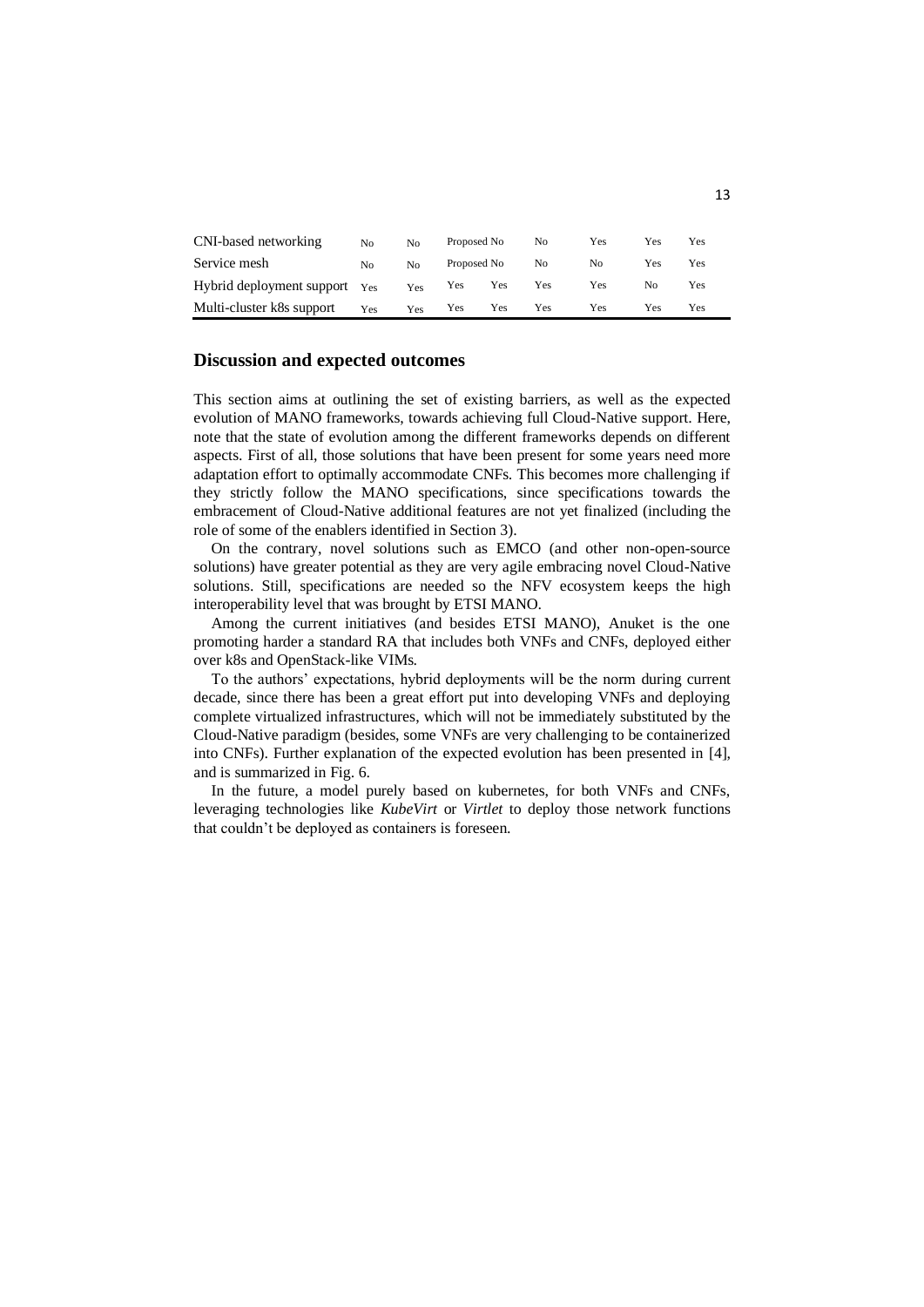

<span id="page-13-0"></span>**Fig. 6.** Expected evolution of MANO towards the Cloud-Native approach.

Cloud-Native approach promises great benefits, like an automated installation and configuration of CNFs; dynamic scaling according to workload; self-healing and fault-tolerant reliable mechanisms; automated performance monitoring; high reusability and portability, etc. [9]. However, as any novel paradigm, it faces challenges and barriers to overcome, such as trust issues over administrative domains; isolation and security of CNFs (containers are less secure than VMs); network function chaining; adaptability of existing VNFs; change from the software development point of view, moving towards microservices approach; business adaptation delay needed for transforming current model towards Cloud-Native; and necessity needs for further research and, most importantly, of standardization actions [4], [9].

In some implementations, although CNF onboarding, configurations and metrics retrieval can be performed via MANO, Cloud-Native capabilities are not managed by the framework. Features such as container networking, service mesh (layer 7 or even novel layer 3, IP models) and service discovery are left outside the scope of it, and are expected to be managed externally via auxiliary tools. This diminishes the potential that can be obtained from integrating those features within the scope of MANO, especially in the networking area, in the same manner than SDN and WAN schemas were introduced, in the past, for managing NFV networks.

#### **Concluding remarks**

This paper provides a comprehensive evaluation of the key enablers for bringing the Cloud-Native benefits to the NFV ecosystem, especially for edge deployments, along with the current evolution of existing MANO frameworks and expected barriers and future developments related to this approach.